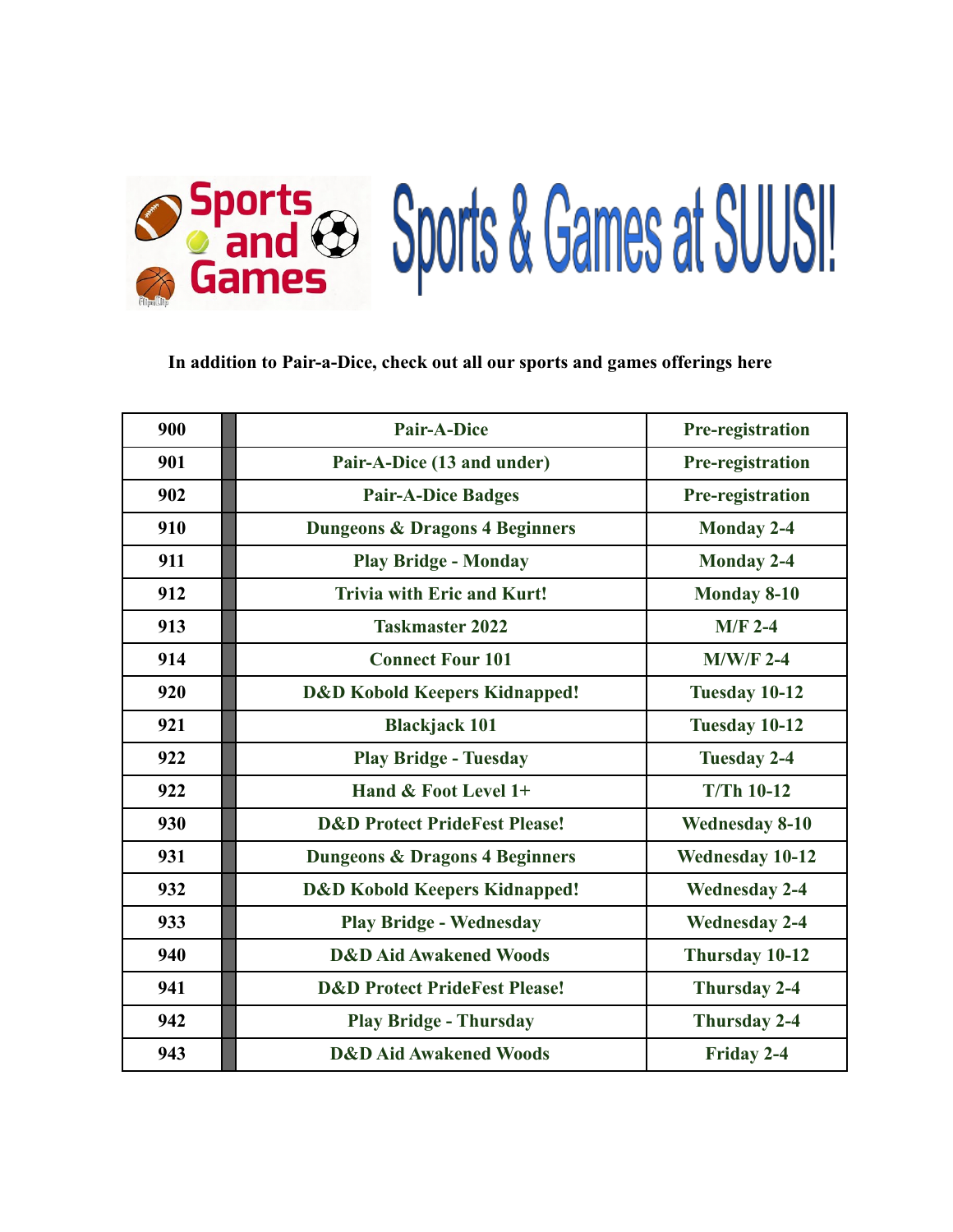

# **Pair-A-Dice Found!** THE SUUSI GAME SPACE IS BACK!

Pair-A-Pair-A-Dice is SUUSI's dedicated table-top gaming space for all ages! Sit down at a table and play a game with some new friends. Check out a favorite game from the lending library and take it back to your room for the family to play. Learn new games at the hosted demonstrations in the SUUSI Store each day and support SUUSI and Pair-A-Dice by buying a new favorite game to take home.

# **PAIR - A - DICE HOURS**

**SUNDAY** Game Drop-Off 3p - 5p Open House 10p - Midnight *Come check us out! No registration required.*

> MONDAY - THURSDAY 10a - Midnight *Adults only after 10 p.m.*

> > FRIDAY 10a - 10p

## **PAIR-A-DICE @ SUUSI Store**

Once again, the Bearded Dragon in Oneonta, NY, will be providing games for sale in the SUUSI Store. (20% of all game purchases go to SUUSI!)

> Game Demos M-F @ ? and ? [check with SUUSI Store for times not to interfere with musicians] *Come try a game before you buy it.*

## **GAME LENDING LIBRARY**

Generous SUUSI gamers lend over 150 of their games to the Pair-A-Dice library for people to check out. If you would like to loan games, please email your list to Pair-A-Dice@SUUSI.org. Drop off your games for the library on Sunday 3p - 5p or any time Pair-A-Dice is open. MUST BE REGISTERED TO USE LIBRARY. Return borrowed games by Friday at 6 p.m.

## **GAME LENDING LIBRARY**

Generous SUUSI gamers lend over 150 of their games to the Pair-A-Dice library for people to check out. If you would like to loan games, please email your list to Pair-A-Dice@SUUSI.org. Drop off your games for the library on Sunday 3p - 5p or any time Pair-A-Dice is open. MUST BE REGISTERED TO USE LIBRARY. Return borrowed games by Friday at 6 p.m.

#### **REGISTRATION**

Everyone must register to get in to Pair-A-Dice.

| 14 and Older \$5    | #900 |
|---------------------|------|
| 13 and Younger FREE | #901 |
|                     |      |

Pair-A-Dice Badges \$5 #903

## **COLLECT PAIR-A-DICE BADGES**

Add an extra level of fun and competition to your time in Pair-A-Dice by registering to collect Pair-A-Dice Badges. Registered Badge Collectors will collect badges by playing games, winning games, teaching games, learning games, and being good SUUSI gamers. At the end of the week, lucky Badge Collectors will win prizes (and possibly even fame.